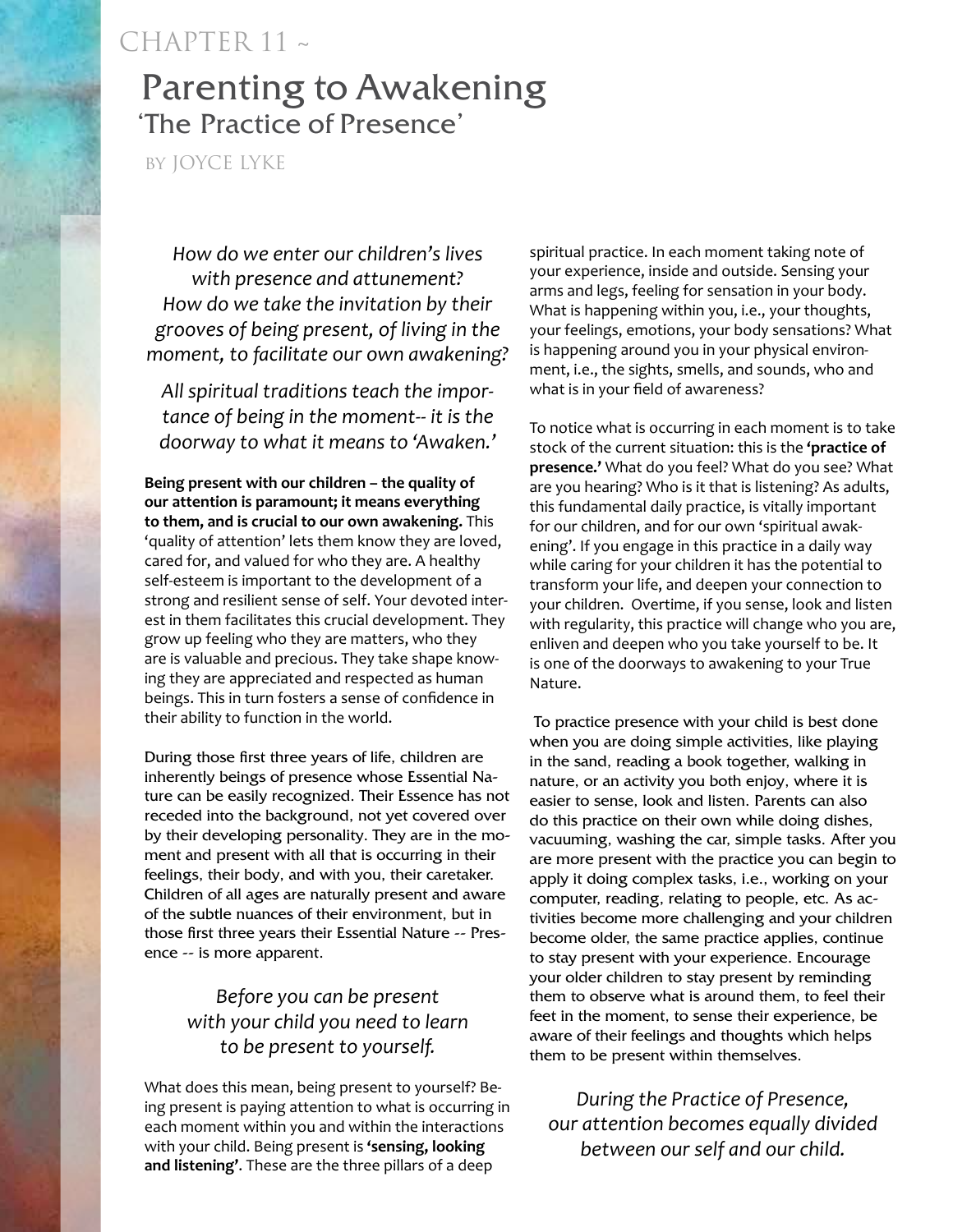In order to be more present with your child, it is fundamentally important to begin by being present with yourself. This is a divided attention, 50% being aware of yourself and your inner experience, and 50% of your attention on your child being aware of what is going on for them.

### \_\_\_\_\_\_\_\_\_\_\_\_\_\_\_\_\_\_\_\_\_\_\_\_\_\_\_\_\_\_\_\_ **Ten Activities to do with Children that Develop Presence by Being Present**

**Spend Time in Nature:** Take them to a park, the beach, the tide pools, a river, or walk in the forest where they can connect with the trees, the ground, the birds, squirrels, the small creatures that live in those different environments. Pick up objects, small rocks, pine cones, and feel them, ask questions about what they see and feel? Ask them if they sense the quiet, how do they feel being here? If the children are older, bring binoculars, a compass, a fishing pole, things that may stimulate their interest in the moment. Pack a lunch and make a morning of it or an afternoon. Nature provides a rich environment that is important for their sensory awareness, and awareness of their own body, which in turn develops capable, strong, aware and balanced children.

**Body Awareness:** Help them learn to be in their body by doing different physical activities. Simple yoga stretches, there are many children's yoga books available today. This can be done at any age. I began doing yoga with my granddaughter before she was a year old, we did the child's pose, the downward dog. She was much better at those poses than I was! It became a game when I entered the room she would kick a leg up and I would say, yoga? We were communicating before she had verbal language, it was called body language.

All kinds of sports, and focused outdoor activities can help children learn balance, coordination, and develop strength. Encourage children to connect with the ground by taking their shoes off, feeling the earth underneath them, the sand, the water, the sun, teaching about the elements through these experiences. Have fun playing games in the moment being aware of the environment, both indoors and outdoors.

These physical activities can teach presence and encourage a groundedness and connection with their

body and the earth. It is vital to take them away from electronic devices, which encourage a disconnection from the body.

**Water Play:** This can begin at any age. Children are fascinated with water, faucets, the flow of water, getting wet. Again, this activity fosters being present in the moment. While taking a bath, playing outdoors with a bucket of water or small plastic pool. As children get older water sports are a fantastic way of being present in the body, through learning balance, coordination, standing on a paddle board, or playing in a swimming pool, learning to dive and swim underwater. Water has a soothing effect on the autonomic nervous system, often calming and relaxing children.

**Writing Stories:** My mother was a reading specialist for elementary school children. She taught the importance of letting your child tell a story and the parents writing it down word for word. When they are old enough you can ask them to read the story back to you. This activity has multiple benefits; quality time, encourages creative imaginary thinking, and supports children to begin to read. This was my two grandson's favorite activity we did together. For years, before bed, they would each tell me a story and I would write it down – we have a large book of fun stories today.

**Simple Art Projects:** This can be for any age. Keeping the project simple to foster presence, as this is a time to sense yourself while you are doing the project. My granddaughter and I will sit out on the patio and paint. I find it quite enjoyable to freely paint without any idea of what I am painting, it is liberating and refreshing, and opens the intimate space between us.

**Encouraging Curiosity:** Children are naturally curious spirits. Curiosity is a quality of the heart as well as the mind. This is demonstrated during infancy when babies put things in their mouth, grabbing and pulling objects towards them. It is a very strong desire to taste, touch, and feel their immediate environment. When they become 2 -5 be aware of their curious questions, and let yourself be curious about things with them.

**Teaching Compassion:** Teaching children kindness toward themselves and others, being gentle with their pets. Being kind toward your children, show